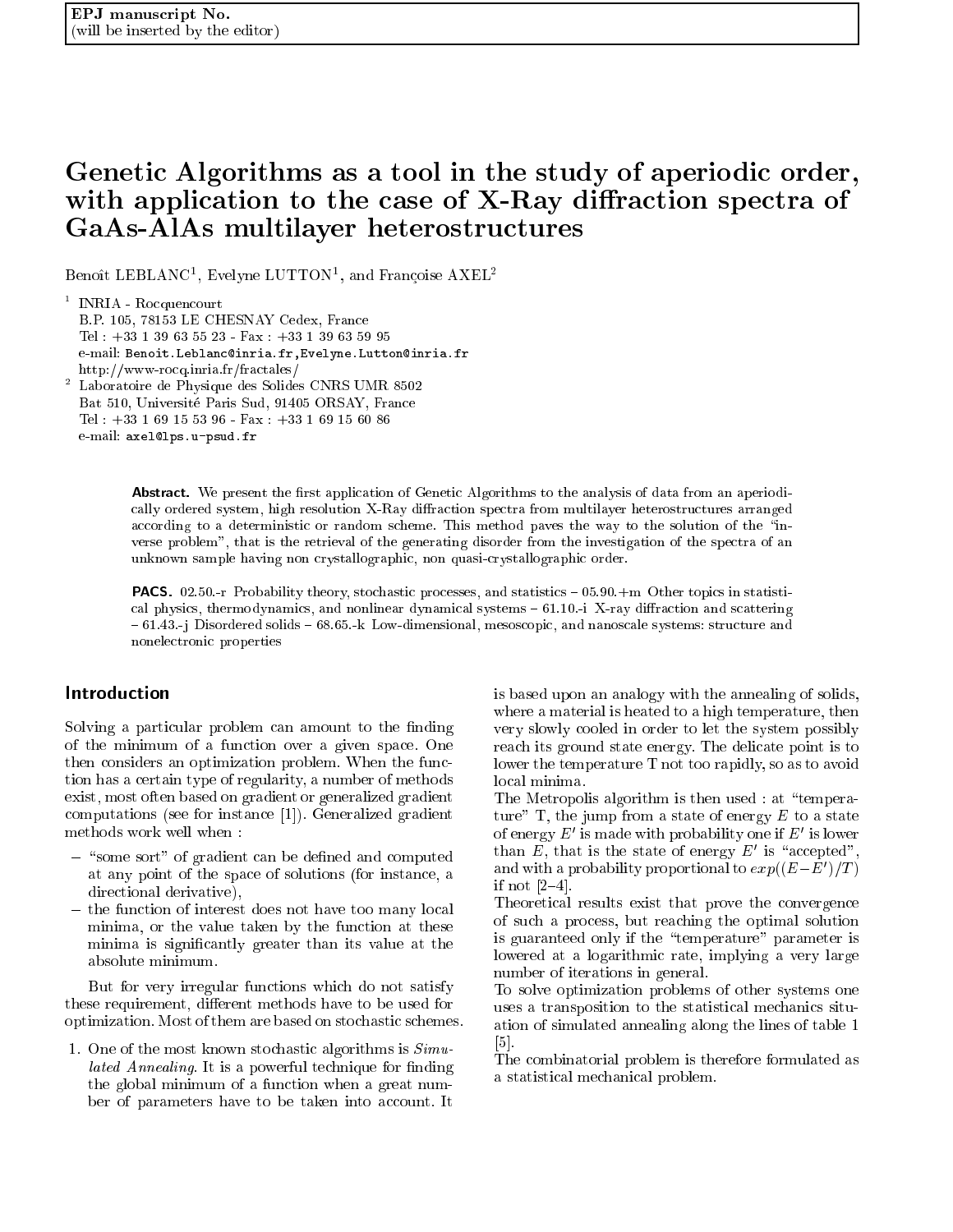2 Leblan
, Lutton and Axel: Geneti Algorithms and Aperiodi Order

| Optimization problem of a given system     | Simulated annealing |
|--------------------------------------------|---------------------|
| Domain of the problem                      | Sample              |
| Definition of configuration                | State               |
| Cost function for a configuration          | Energy of a state   |
| Optimal configuration                      | Ground state        |
| Minimal cost                               | Ground state energy |
| Control parameter for optimization process | Temperature         |

Table 1. Optimization and simulated annealing

2. Another one is the  $Replica\; Method$  which has first been applied to spin glass systems. It had been originally proposed as a tri
k to simplify the omputation of the average value of the free energy density. This is done by introducing  $n$  uncoupled replicas of the initial system of size  $N$ , then defining the partition function and the free energy of the *n* replicas as a function of *n* integer, that are simply related to the partition function and free energy of the initial system. Then extending these to analytic functions of n, one takes the two limits  $n \to$ 0 and  $N \to \infty$  in an adequate fashion, thus obtaining the desired average free energy.

The appli
ation to the solution of other optimization problems is straightforward  $[6, 7]$ .

3. In the following, we hose to experiment another optimization technique, Genetic Algorithms [8,9] which we selected for its efficiency in dealing with discrete odings, and des
ribe in details below.

The systems under study, as explained below, are multilayers heterostructures composed of planar layers of two kinds (the two letter alphabet) arranged according either to deterministic algorithms, aperiodic substitutional or automatic sequences, or analogous systems where the disorder generating sequen
e is unknown.

In part 1, we present the multilayer system under study and introduce the "inverse problem". In part 2 an appliation of a Geneti Algorithm to this problem is presented for the investigation of calculated Xray diffraction spectra. Results are presented in part 3.

## 1 X-Ray diffraction spectra and the inverse problem

#### 1.1 X-Ray diffraction spectra analysis: the model

In their article [10], Peyrière, Cockayne and Axel present a theoreti
al and numeri
al study for the analysis of XRay diffraction spectra of Prouhet-Thue-Morse GaAs-AlAs multilayer heterostru
tures.

The experimental discovery of quasicrystals [11] in 1984 has opened a new field of research to both experimentalists and theoricians. In this field, the importance of determinisctic structures having controlled aperiodic disorder is being in
reasingly re
ognised. This is why onedimensional deterministic sequences generated by substitution or finite automata  $[12-14]$  have been widely used

mathematical objects to build such structures. In parti
ular, 3D multilayer heterostru
tures having two kinds of layers arranged according to the Fibonacci sequence were first defined and effectively made as early as 1985 by molecular-beam epitaxy  $[15, 16]$  (MBE) and consequently investigated by x-ray and neutron diffraction  $[16–19]$  Raman scattering  $[20, 21]$  etc.

Prompted by all of these studies, an extension of su
h methods to *nonquasiperiodic* systems soon began, with spe
ial interest in the Thue-Morse sequen
e, andt its mathematical and physical properties. For instance, in 1987, a Thue-Morse superlatti
e heterostru
ture was made for the first time and investigated by Raman scattering [20].

The Prouhet-Thue-Morse sequence  $\{\epsilon_n\}$  can be defined in several equivalent ways as follows:

Let  $\sigma$  be a substitution acting on a two letter alphabet, for example  $(0, 1)$ :

$$
\sigma \begin{cases} 0 \to 01 \\ 1 \to 10 \end{cases} \tag{1}
$$

The sequence is then characterized by its initial conditions  $\epsilon_0$  and the number n of iterations of  $\sigma$ . Its length  $15/V = 2$ .

With  $\epsilon_0 = 0$ , the sequence is:

 $-$  A recursive definition. With  $\epsilon_i$  the  $i$  element in the sequence, one has:

$$
\begin{cases} \epsilon_{2n} = \epsilon_n \\ \epsilon_{2n+1} = 1 - \epsilon_n \end{cases} \text{ with } \epsilon_0 \in \{0; 1\} \tag{2}
$$

 $-$  A definition using an algorithmic machine known as a 2-automaton (see  $[22, 10]$ ).

Let us notice that for a given length there exist two possible sequen
es alled mirror sequen
es orresponding to the two initial conditions  $\epsilon_0 = 0$  and  $\epsilon_0 = 1$ .

In practice, superlattice heterostructures are grown on a GaAs(001) substrate by mole
ular-beam epitaxy (MBE). The deposition rate is about 1  $\AA$ /sec. The lattice simply onsists of AlAs (A) and GaAs (B) layers. The values of  $d_A$  and  $d_B$  are designed to be  $d_A = d_B = 5a_0$ , where  $a_0$  is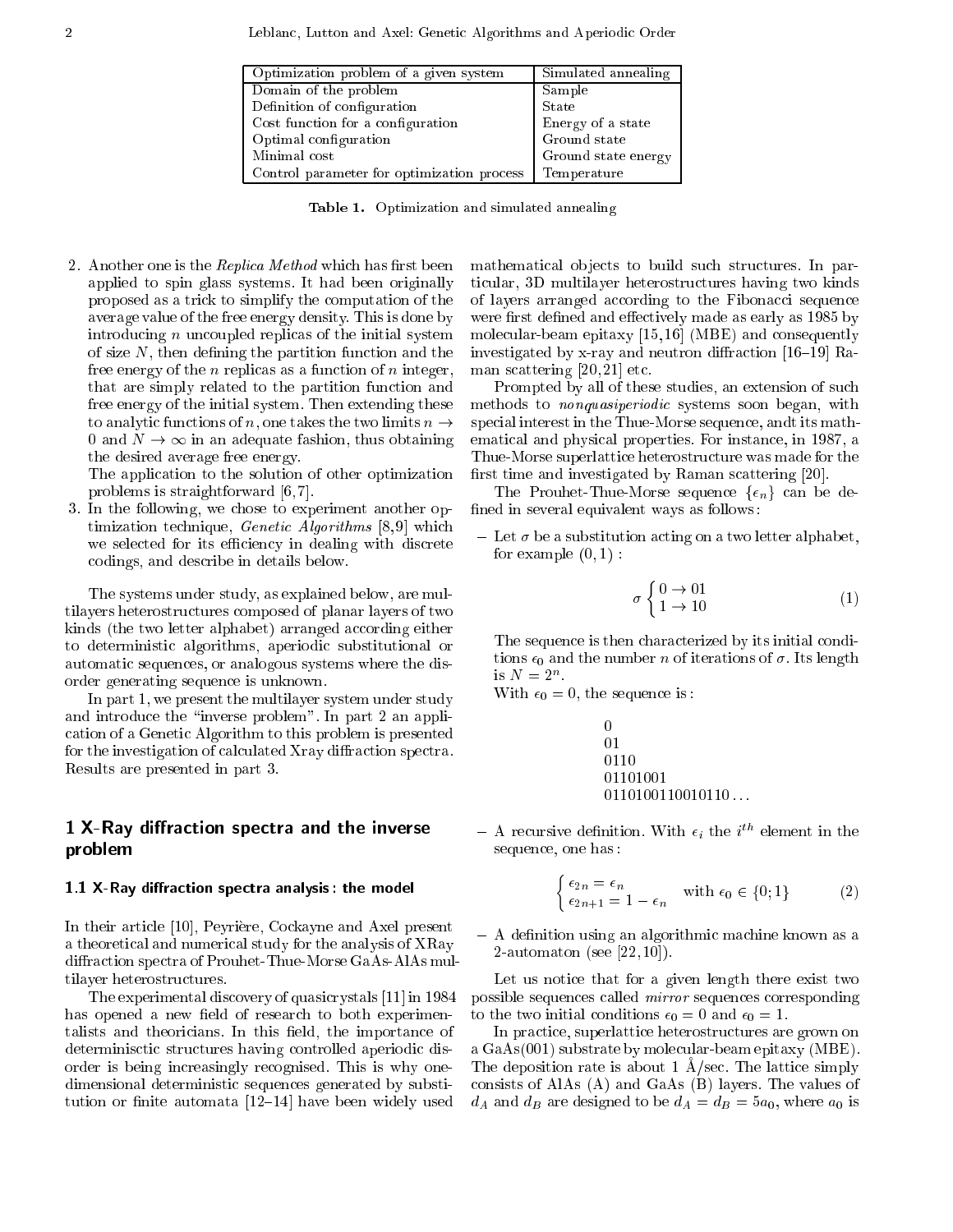the average constant of the cubic "zinc-blende" lattice of AlAs and GaAs.

Taking advantage of the specific properties of the Prouhet-Thue-Morse sequence and using the atomic structure factors of the GaAs and AlAs layers, and using kinematic diffraction theory, the authors [10] calculate a general for $m$  and the difference amplitude  $\sigma_n(q)$  with q the wave vector.

The intensity of the high resolution X-Ray diffraction spe
trum is then :

$$
I_n(q) = |\hat{S}_n(q)|^2 = \hat{S}_n^*(q)\hat{S}_n(q)
$$
 (3)

The authors have thus been able to successfully reproduce experimental high resolution X-Ray diffraction spe
tra from 27 and 210 Prouhet-Thue-Morse multilayer heterostructures originally published in reference [23].

#### 1.2 Generalization of the model

This model can be generalized for multilayer heterostructures having any kind of generating binary sequen
e

$$
(s_N(k))_{k\in[0;N-1]}
$$

with  $N$  the total length of the sequence.

With the symbolic association and using the notations of  $[10]$ :

- 0: codes GaAs layers, with thickness  $d_0$  and diffraction amplitude  $\hat{\mu}_0(q)$  as a function of wave vector q.
- 1: codes AlAs layers, with thickness  $d_1$  and diffraction amplitude  $\hat{\mu}_1(q)$  as a function of wave vector q.

Then the diffraction amplitude reads

$$
\hat{S}_{N}(q) = \mu_{s_{N}(0)}(q) + \sum_{j=1}^{N-1} e^{-2i\pi q \left[\sum_{k=0}^{j-1} d_{s_{N}(k)}\right]} \mu_{s_{N}(j)}(q) (4)
$$

We note that for the calculation of  $\mathcal{D}_N(q)$  one has to use a summation of  $N = 2$  defins, whereas the calculation or  $D_N(q)$  in the Prouhet-Thue-Morse case requires only  $n$ factors. The generalization in the present context is at the price of going from  $O(n)$  to  $O(2^{-n})$  in computational time  $[10]$ .

#### 1.3 Nature and interest of the \inverse problem"

The goal is to retrieve from the experimental X-Ray diffraction spe
trum of an unknown multilayer heterostru
ture sample the binary sequen
e after whi
h the layers are arranged.

Such a problem is well resolved in "classical" crystallography where the possible lattices of crystalline samples have symmetries belonging to one of the 230 crystallographic groups. The analysis of the XRay diffraction spectrum then allows - the chemical composition being  $known - the complete retrieval of the structure. This is$  also true for quasicrysals  $[24, 25]$ , but not for materials where long range order is "less regular", such as aperiodic deterministic order generated by a substitutive sequence or for glassy materials where the disorder is in general thought of as being of random origin. The interest of finding or approa
hing a solution to this problem is obvious.

When dealing with difficult "inverse problems" as the previous one, where no analyti
al solution is known, a straightforward strategy is to try and deal with this problem as with an optimization problem. The optimization problem here is the minimization of a "distance" between the experimental spectrum and the computed spectrum according to equation 4, with respect to the generating binary sequence  $(s_N(k))_{k\in[0,N-1]}$ . The function to be minimized in this case is a very irregular and complex function and a well adapted sto
hasti optimization method must be used<sup>-</sup>. We present in the sequel a solution of this problem based on a Geneti Algorithms.

## 2 Use of a Geneti Algorithm

#### 2.1 Geneti Algorithms

Genetic Algorithms – or more generally Evolutionary Algorithms { mimi Darwin's evolutionary model of survivalof-the-ttest, in evolving a set of potential solutions rather than a unique point. This is a main advantage over other stochastic schemes when optimizing irregular and difficult functions over large search spaces.

This method is based on two themes : the ability of simple representations (sequen
es on a two letter alphabet) to encode complicated structures, and the power of simple transformations to improve such structures. It has been shown [26] that with the proper control structure, rapid improvements of bit strings could be made to "evolve" as population of animals do. Re
ently established theoreti
al results  $[27-30]$  prove that, given appropriate conditions, geneti algorithms tend to onverge onto solutions that are globally optimal, i.e. the limit distribution of the population when generations tends to infinity is concentrated on the global maximum (or maxima, if there are several) of the fitness functions.<sup>2</sup>

In natural evolution, the characteristics of each individual are embodied in the omposition of its hromosomes. Operations that alter this chromosomal composition specially occur when parents reproduce; among them are random mutation, i.e. a small alteration of its hromosomal material, and crossover, an exchange of chromosomal material between two parents' chromosomes. This feature of natural evolution - the ability of a population

The size of the search space (see section 2.2) without considering the irregularity of the function itself, is a sufficient reason to onsider sto
hasti optimization methods.

<sup>2</sup> Other theoreti
al and experimental analysis proved a "weaker" convergence criterion, i.e. the best individual of the limit population is positioned on the global optimum (or on one of the global optima) of the fitness function.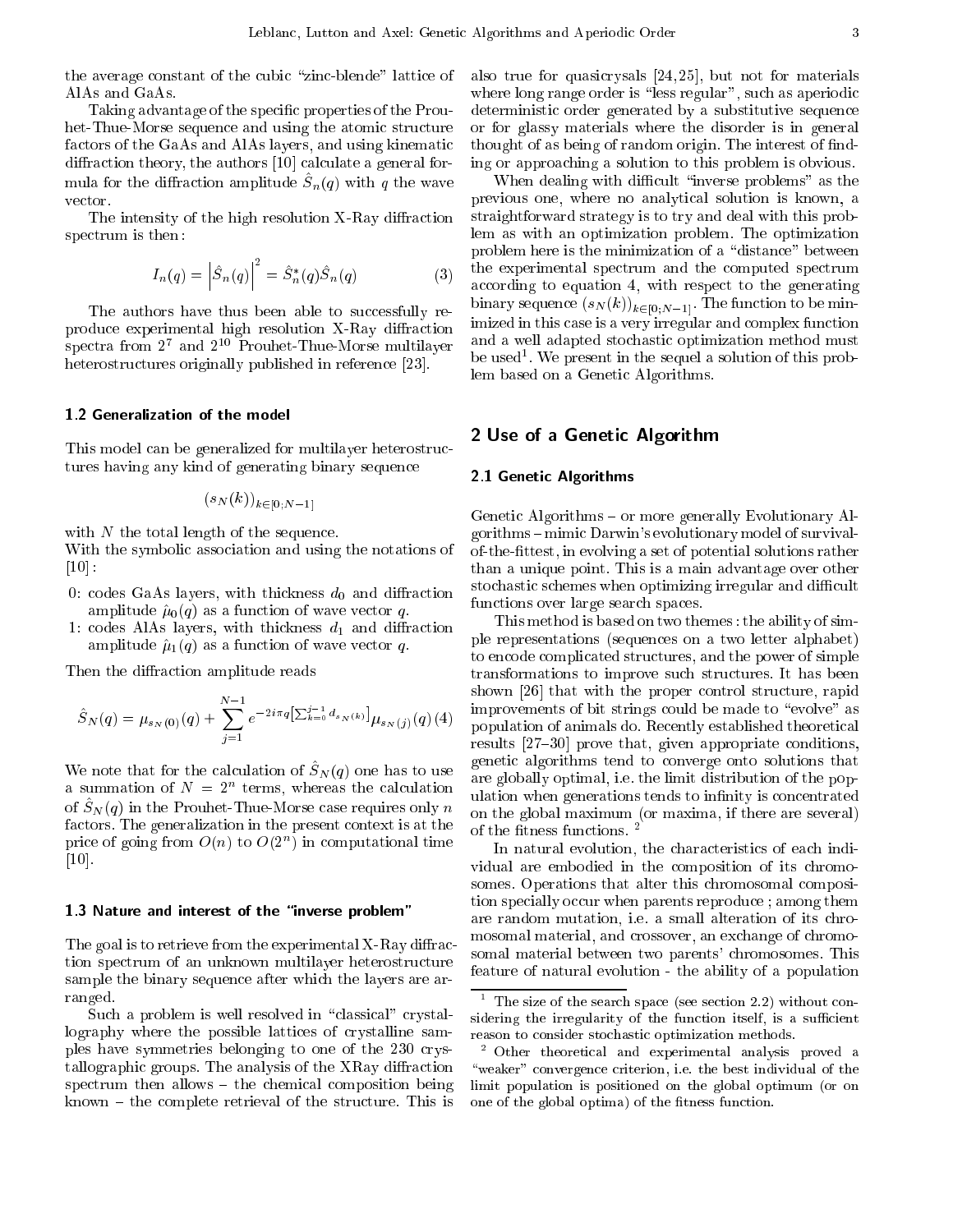of hromosomes to explore its sear
h spa
e and simultaneously combine the best findings through crossover - is exploited during a Geneti Algorithms run.

Of course these notions are sufficiently simplified so they an be used in a omputer program. The general structure of a Genetic Algorithm program is described in figure 1, the selection step is usually performed by a biased random shot, where the probability for an individual to be selected is proportional to its "fitness", i.e. a measure of the quality of the "solution" represented by this *individual* regarding the problem to solve. The "genetic" operators are usually two: crossover and mutation. They are sto
hasti operators, applied with some probabilities  $(p_c \text{ and } p_m \text{ respectively})$ . Figures 2 and 3 show two classi
al implementation of these operators.

In the application presented in this paper, we have made specific choices concerning these points, in order to perform an efficient statistical optimization. Of course, there exist many possible variations of this structure: we implemented a lassi
al s
heme, where the population size of ea
h generation is onstant, and the initial population is randomly generated on the sear
h spa
e. This appli
ation has been programmed with  $ALGON$  [31], a general Geneti Algorithm software whi
h was developed at INRIA by two of the authors.

#### 2.2 The standard method

For a given problem to be solved with the help of a Geneti Algorithm, it is necessary to define an efficient coding of its possible solutions (also called *individuals*) which could lend themselves to the action of genetic operators. It is also necessary to carefully design a *fitness function* that evaluates the qualities displayed by an *individual* confronted to the given problem.

In the present ase:

- The coding of an *individual* is a binary sequence wich represents its *genotype* from which the diffraction spectrum (its *phenotype*) is calculated.
- $-$  The *fitness* function carries the "resemblance" of the spectrum generated by a given *individual* to the target spectrum. With  $N_e$  sample points (the values of the wave vector q for which the intensity  $I_n(q)$  is calculated) in the spectrum, one defines the following "distance" between spectra and the *fitness* function:

distance
$$
(sp_i, sp_c) = \frac{1}{N_e} \sum_{k=0}^{N_e - 1} [sp_i(k) - sp_c(k)]^2
$$

$$
fitness(i) = exp(-distance(sp_i, sp_c))
$$

where  $(sp_i(k))_{k \in [0;N_e-1]}$  are the values of the sampled spe
trum asso
iated to individual <sup>i</sup>

and  $(sp_c(k))_{k \in [0;N_e-1]}$  the values of the target spectrum.

Note that this value is exactly 1 when the spectra  $sp_i$ and  $sp_c$  are identical, and goes to 0 as the two spectra are increasingly different.



Fig. 1. General s
heme of a Geneti Algorithm



Fig. 2. The Crossing Over pro
ess : parts of the genome are exchanged between parents to form the offspring



Fig. 3. The Mutation pro
ess : a small perturbation of the genome. For example a bit is flipped  $(0 \rightarrow 1)$  on a randomly hosen position on the genome (mutation site)

An analysis has been performed with target spectra that are XRay diffraction spectra numerically calculated using the general model of equation (4) with a given binary sequence of length N. Figures 12 and 13 show sufficiently well how very close they are to the experimental data. This binary sequen
e is then the exa
t solution and the *individual* which represents it has a *fitness* value equal to 1. One assumes furthermore that the sequence length  $N$  is known, whi
h limits the sear
h spa
e to the set of binary chains of length TV for a space size of  $2^{\circ}$ .

We consider, as in  $[10]$ , a Prouhet-Thue-Morse sequence of order  $\ell$ , the size if the search space is then  $2^{++}$ . Such a size alone would not be an obstacle for the convergence of an optimization algorithm if the *fitness* function did not have a multimodal hara
ter, i.e. it has only one global optimum.

Preliminary computations show that a classical Genetic Algorithm must be improved due to difficulties arising from the multimodal character of the *fitness function* and the lack of specificity of the Hamming distance to characterise the "efficiency" of the *individuals* having the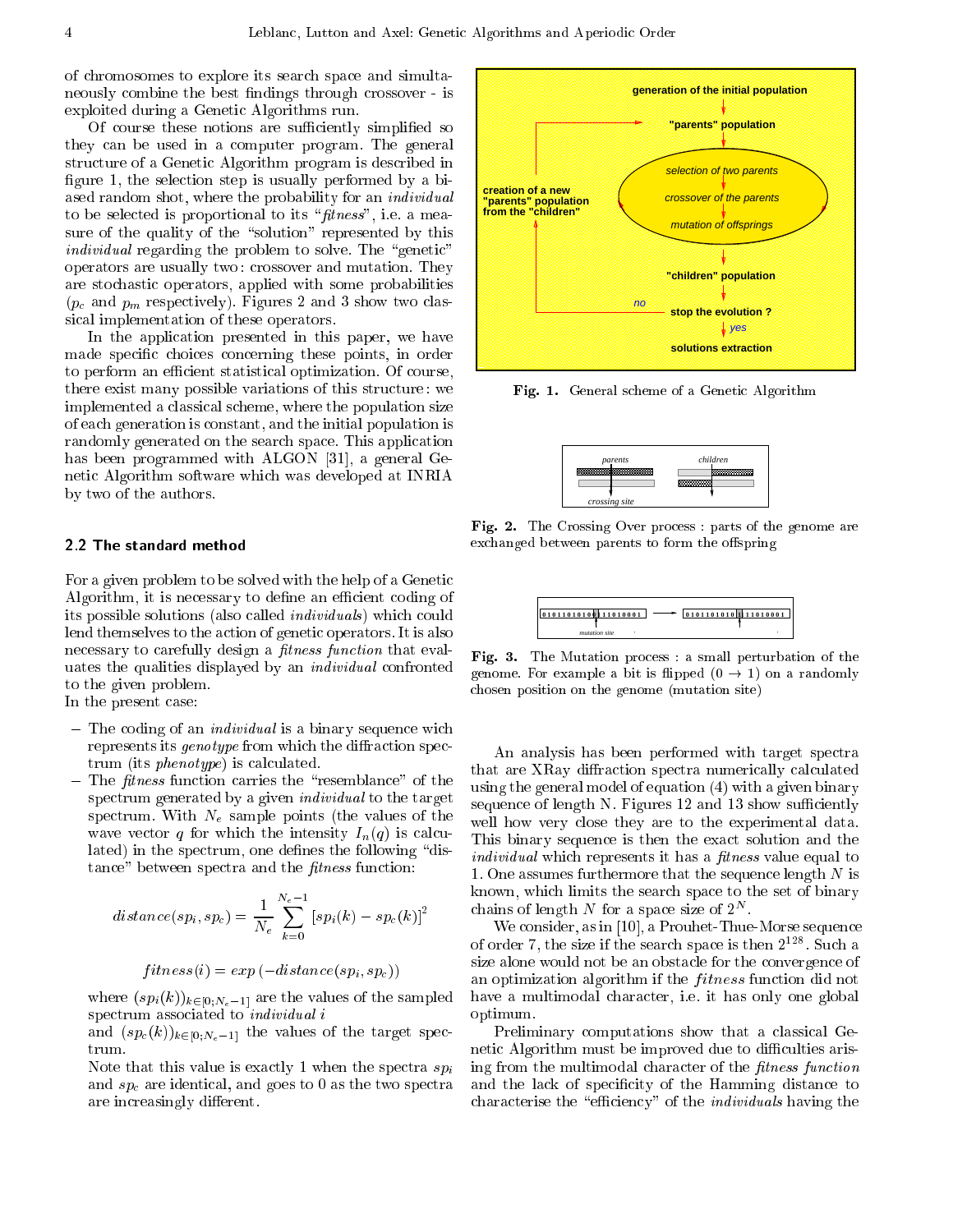best *fitness* value in nearing the solution (the Hamming distan
e, that is the number of sites at whi
h two binary chains of identical length are different, is the natural distance used in search spaces when using character strings or binary odes).

Moreover, the sequence length has a direct effect on the oscillating character of the corresponding spectrum. In order to have a correct sampling of the target spectrum, the number of sample points  $N_e$  has thus to be in proportion to the sequen
e length.

#### 2.3 The Shared Geneti Algorithm

Because of the above mentionned difficulties it has been found useful to use the *sharing*  $([32])$  method which allows to keep some geneti diversity in a population, so as to reduce the risk of premature convergence. (See [33] for a survey of the methods used for the conservation of genetic diversity among a Geneti Algorithm population.)

Sharing methods can briefly be described as follows: by analogy with the natural phenomenon of "niching", the Genetic Algorithm is modified in order to simultaneously explore all the promising zones it discovers in the search space. The concept of sharing stems from the following need : If the individuals of a same population subgroup have to share their resour
es, the growth of this population is limited. In ase of overpopulation, the individuals will tend to look for new territories to be explored. The major way of controlling a Genetic Algorithm being through its fitness function, a simple strategy is to lower the fitness of an individual with respe
t to its neighbors in the urrent population. It is based on the use of a distance defined on the sear
h spa
e and omputed either on hromosomes (genotypi distan
e) or on the sear
h spa
e itself (phenotypi distan
e). In the urrent problem, we shall keep the Hamming distan
e.

Another simple way to maintain geneti diversity and to avoid fitness recalculation of the same individual, is to forbid identical individuals inside the current population. The application of a then so-called "elitist" strategy has also proven to be efficient in order to reduce the effects of fitness sensitivity to a small genetic change. In this case, only a part of the population is replaced at each generation, this part being generally made of individuals having the lowest fitness values. This elitist strategy has also the advantage of keeping mainly those individuals that represent "good" solutions in the current population.

Moreover, the joint use of a sharing and an elitist strategy raises the problem of the preservation of some genetic diversity inside the selection process. The *sharing* method presented by Miller and Saw in  $[34]$ , thereafter called Dynamic Niche Sharing, seems to us particularly well adapted to ombine the advantages of elitism and sharing strategies. An improved version of this technique is used here (see Appendix for details).

Finally, according to Baker [35], who has compared several selection methods, the Stochastic Universal Sampling selection method (instead of a classical Roulette Wheel Selection) seems to us more appropriate in the present

problem. The Roulette Wheel Sele
tion has a larger variance with respect to the number of offspring of a given individual, while these methods both produce in average the same expected number of offspring  $p(i)$  that is for individual i of a population of size  $N$ :

$$
p(i) = \frac{fitness(i)}{\sum_{j=1}^{N} fitness(j)}
$$
 (5)

#### 3 Results

Three types of sequences with three different length have been tested to generate the *target* spectrum for the Genetic Algorithm: a Prouhet-Thue-Morse sequence, a periodic sequen
e (stri
t alternan
e of 0 and 1), and a randomly generated sequence. Their sizes have been successively 32, 64 and 128.

#### 3.1 Sequen
es of length 32

Figures 4, 5 and 6 show the intensities  $I_n(q)$  as a function of the wave vector  $q$  for the *target* spectra corresponding to the three different types of sequences of size 32. The Geneti Algorithm parameters are :

- { Population size : 160 individuals.
- Use of two points crossover, with a crossover probability  $p_c = 0.85$ .
- $-$  Mutation probability  $p_m = 0.02$ .
- Use of the *dynamic niche sharing*, with the number of niches to be identified  $P = 8$ , the parameter  $\sigma_{share} =$ 12, that ontrols the mean radius of a ni
he (the Hamming distance is used for a metric on the search space).
- The survival rate  $t_s = 0.5$ . It corresponds to the proportion of individuals in a population subset being automati
ally transferred to the next generation.

The *dynamic niche sharing* parameters have been chosen in order to take into account several facts:

- $-$  Two binary chains of length l uniformly randomly chosen differ on the average by  $l/2$ . A value of  $\sigma_{share}$  too close to or larger than  $l/2$  would induce too many overlaps.
- A value  $\sigma_{share}$  too low would induce a too large number of population subsets onsidering the number of desired niches. The majority of the population *individuals* would then belong to the non-peaks category.
- { For a given size of population subset, a too large number of ni
hes would indu
e an average population subsets size too low.

The parameter  $P$  is thus chosen as a function of the population size, so that the population subsets be not too small. The parameter  $\sigma_{share}$  has thus been fixed in order to perform a classification of the major part of the population.

Finally, the number of sample points  $N_s$  is 210, this number directly influences the computation time, but a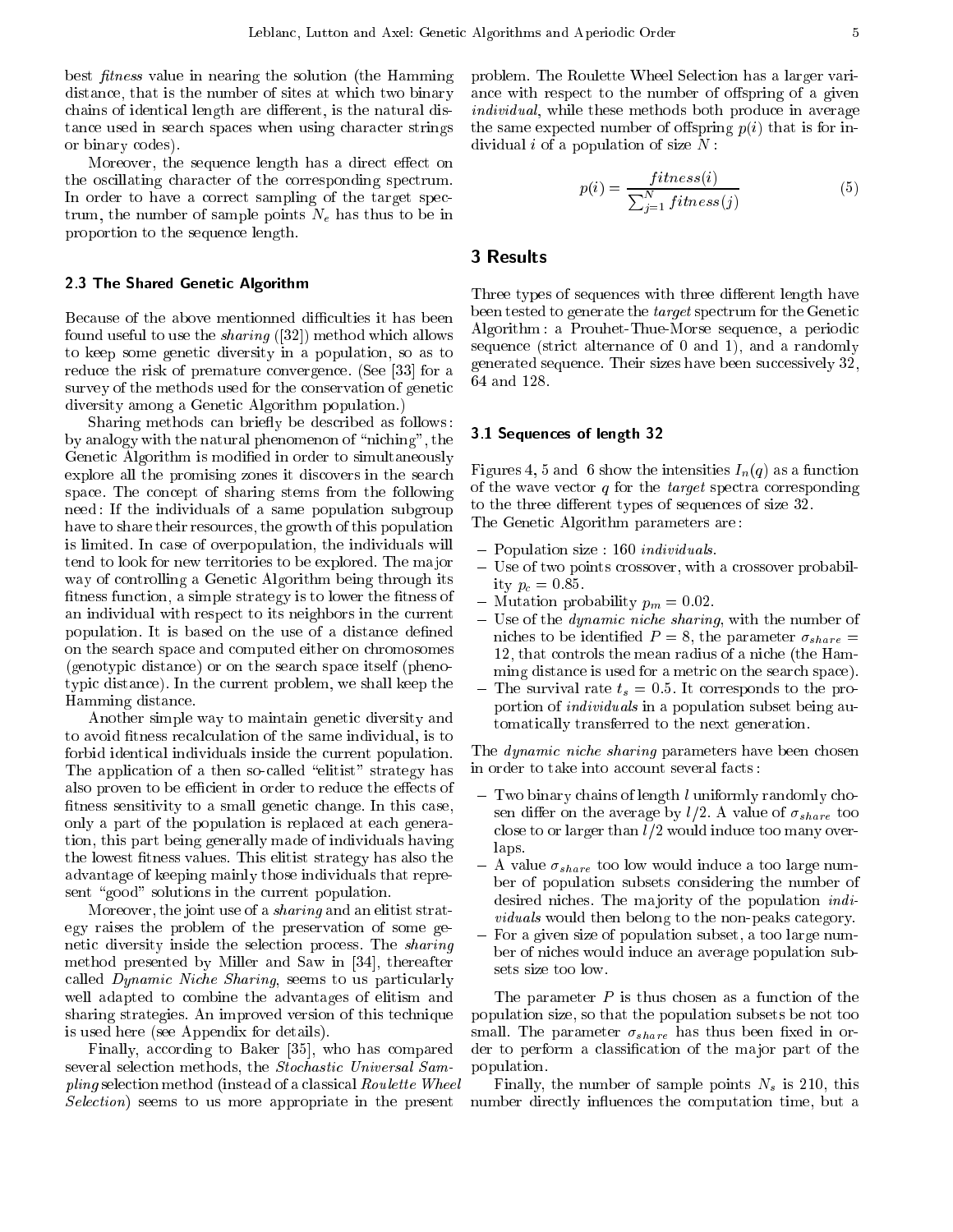| Sequence | $N_a$ minimum | $N_a$ maximum | $N_a$ average | Standard deviation |
|----------|---------------|---------------|---------------|--------------------|
| Periodic |               |               | 35.5          | .                  |
|          | ບບ            | 163           | b c           | ഄഄ                 |
| Random   | 46            | 447           | 104           | 90                 |

Table 2. Number of generations to nd the target for sequen
es of length 32



Fig. 4. Spe
trum In(q) generated with the Prouhet-Thue-Morse sequen
e of size 32 (see text)



Fig. 5. Spe
trum In(q) generated with the periodi sequen
e of size 32 (see text)



 $-$  -  $\sim$   $\sim$   $\sim$   $\sim$   $\sim$   $\sim$   $\sim$   $\sim$   $\sim$   $\sim$   $\sim$   $\sim$   $\sim$   $\sim$   $\sim$   $\sim$   $\sim$   $\sim$   $\sim$   $\sim$   $\sim$   $\sim$   $\sim$   $\sim$ of size 32 (see text)

| Population size               | 160  |
|-------------------------------|------|
| $p_c$                         | 0.85 |
| $p_m$                         | 0.02 |
| Number of niches P            |      |
| $\sigma_{share}$              | 12   |
| Survival rate $t_s$           | 0.5  |
| Number of sample points $N_s$ | 210  |

Table 3. Parameter setting of the GA for sequen
es of length 32

subsampling of the spectrum would diminish the efficiency of the *fitness* function.

These parameters are summarised in table 3.

For 20 tests performed according to these conditions, we present in table 2 the number of the generation  $N_q$  used to find the *target* sequence, or its mirror, whose spectrum in the ase of the Prouhet-Thue-Morse and periodi sequence as quasi identical to the *target* spectrum.

The omputation time for 100 generations is near 5 minutes on a dec-alpha station (DEC-3000-M300X).

It is interesting to note the extent to whi
h, the more the spe
trum depends on a regular underlying stru
ture, the more efficient the Genetic Algorithm is.

## 3.2 Sequen
es of length 64

The results are shown in figures 7, 8 and 9. The Genetic Algorithm parameters are presented in table 4 :

| Population size               | 400  |
|-------------------------------|------|
| $p_c$                         | 0.85 |
| $p_m$                         | 0.01 |
| Number of niches P            | 16   |
| $\sigma_{share}$              | 24   |
| Survival rate $t_s$           | 0.5  |
| Number of sample points $N_s$ | 416  |

Table 4. Parameter setting of the GA for periodi and PTM sequen
es of length 64

The average omputation time for 100 generations is 40 minutes on a de
-alpha station. For 5 tests we obtain the results of table 5.

For this parameter setting, the performan
es of the Geneti Algorithm on a random sequen
e are very bad, confirming the fact that spectra based on sequences having a regular stru
ture are more easily inversed (we have already noti
ed this with the experiments on length 32 sequen
es). A modied parameters setting (see table 6) led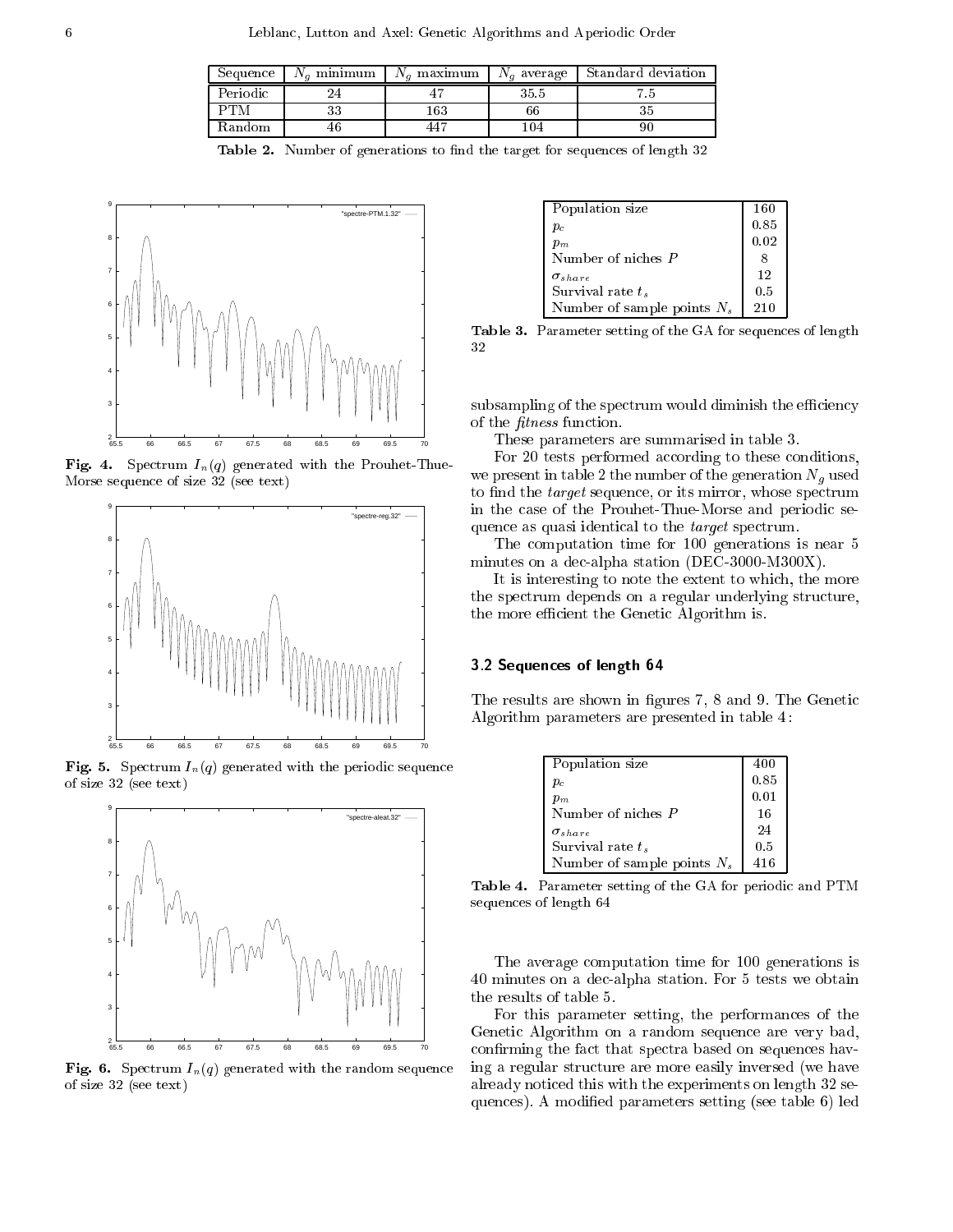| Sequence | $N_a$ minimum | /Va maximum | $N_a$ average | Standard deviation |
|----------|---------------|-------------|---------------|--------------------|
| Periodic | υυ            | 136         | $103.6\,$     |                    |
|          | າາ1           | 341         | 262           |                    |
| random   | 567           | 719         | 1068          | 462                |

Table 5. Number of generations to nd the target for sequen
es of length 64



Fig. 7. Spe
trum In(q) generated with the Prouhet-Thue-Morse sequen
e of size 64 (see text)



Fig. 8. Spe
trum In(q) generated with the periodi sequen
e of size 64 (see text)



 $-$  -  $\sim$   $\sim$   $\sim$   $\sim$   $\sim$   $\sim$   $\sim$   $\sim$   $\sim$   $\sim$   $\sim$   $\sim$   $\sim$   $\sim$   $\sim$   $\sim$   $\sim$   $\sim$   $\sim$   $\sim$   $\sim$   $\sim$   $\sim$   $\sim$ of size 64 (see text)

to a omputation time of almost 2 hours for 100 generations, results are presented in the last raw of table 5.

| Population size               | 1000 |
|-------------------------------|------|
| $p_c$                         | 0.85 |
| $p_m$                         | 0.01 |
| Number of niches P            | 20   |
| $\sigma_{sheare}$             | 24   |
| Survival rate $t_s$           | 0.5  |
| Number of sample points $N_s$ | 520  |

Table 6. Parameter setting of the GA for random sequen
es of length 64

For omparison, the Geneti Algorithm needs around 20 000 *fitness* evaluations to converge in the case of a periodic sequence, whereas it needs 50 000 *fitness* evaluations for the Prouhet-Thue-Morse sequen
e, and 500 000 for the random sequen
e (the sear
h spa
e is always of size  $|S| = 2^{64} \simeq 1.84 * 10^{18}$ .

#### 3.3 Sequen
es of length 128

In this ase, experiments on the Prouhet-Thue-Morse sequence of order 7 and on a periodic sequence have been performed (figure 10 and 11 show the associated *target* spectra). The size of the search space increases in an exponential way with respe
t to the pre
eding test, and at the same time, the omputation time of the spe
tra also increases in a significant way. If we increase the number of sample points proportionally to the sequen
e length, the complexity would be  $O(n^2)$ . Experiments prove that increasing the population size is sufficient to make the Geneti Algorithm onverge to the solution.

The Geneti Algorithm parameters are summarised in table 7.

| Population size               | 2000 |
|-------------------------------|------|
| $p_c$                         | 0.85 |
| $p_m$                         | 0.01 |
| Number of niches P            | 30   |
| $\sigma_{sheare}$             | 48   |
| Survival rate $t_s$           | 0.5  |
| Number of sample points $N_s$ |      |

Table 7. Parameter setting of the GA for sequen
es of length 128

The Genetic Algorithm finally found the Prouhet-Thue-Morse sequence after 884 generations, i.e. near 900 000 fit-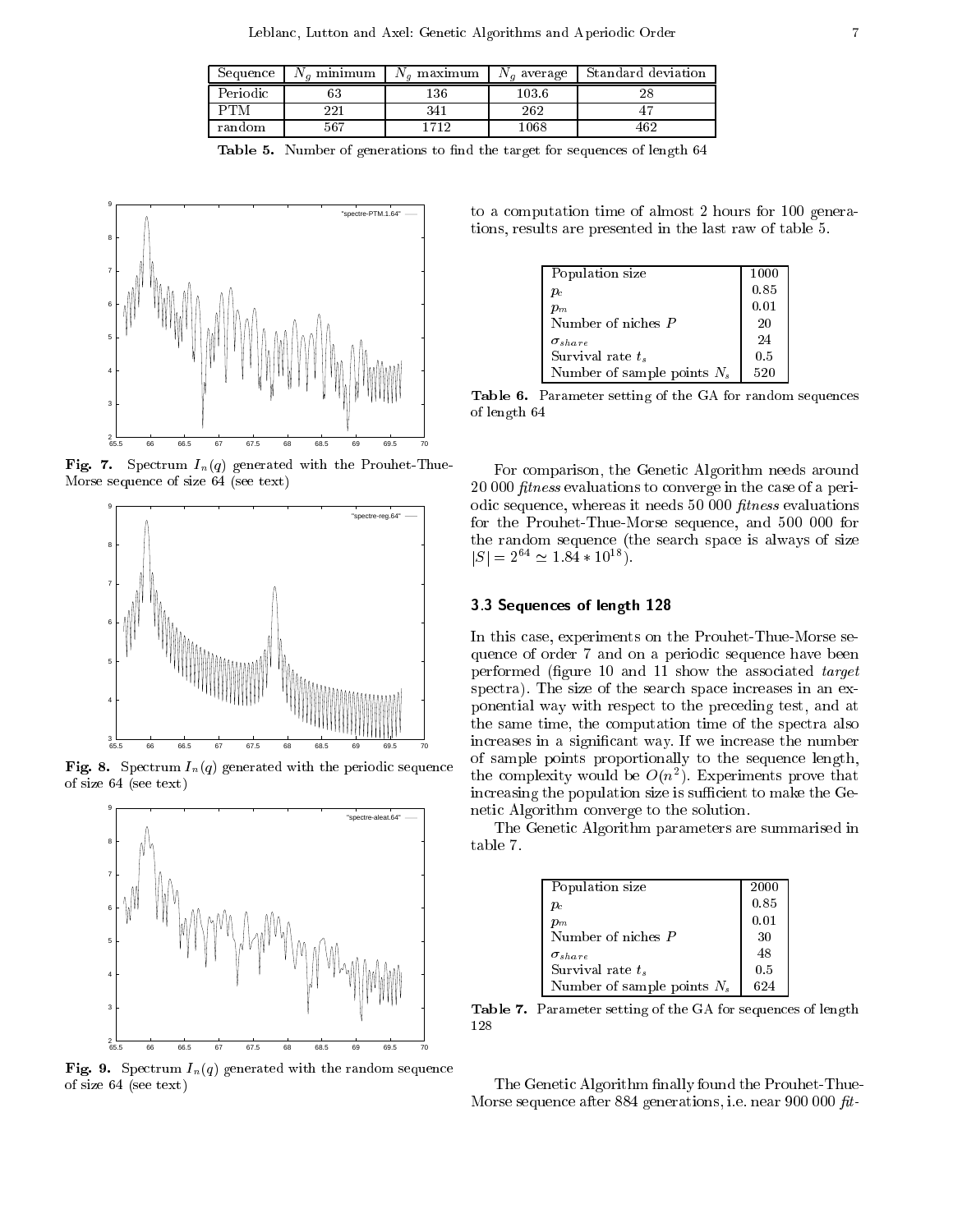

Fig. 10. Spe
trum In(q) generated with the Prouhet-Thue-Morse sequen
e of size 128



e extensive community of the periodic with the periodic completence of size 128

ness evaluations (due to rounding errors during the computation of the number of survivors of a population subset, an average of 1000 *individuals* are created at each generation). For the periodic sequence, 184 generations were necessary, i.e. near 200 000 *fitness* evaluations. The computations time was near 1 hour for 10 generations. The Genetic Algorithm parameter setting certainly needs further adjustments (also the hoi
e of the number of sampling points), but it is obvious that su
h omputation times discourage systematic tests. We can still consider as quite satisfactory the fact that it is definitely possible to solve this problem with a Geneti Algorithm.

## 4 Con
lusion

We presented an application of Genetic Algorithms to the analysis of high resolution X-Ray diffraction spectra of binary multilayer heterostructures. The method actually allows the accurate retrieval of the binary generating sequen
e from the analysis of spe
tra of an unknown multilayer sample up to a layer number of 128.

Other target spectra should be investigated, so as to enable us to know the extent to which this technology allows satisfa
tory stru
ture determination in systems with aperiodi order.



Fig. 12. Experimental spe
trum, showing the dira
ted intensity  $I(q)$  in arbitrary units as a function of wave vector q, for a Prouhet-Thue-Morse GaAs-AlAs multilayer with N=128 (
ourtesy F. Laruelle, L. Leprin
e and J. S
hne
k, CNET-Bagneux)



Fig. 13. Computed spe
trum from the model of [10℄ with a simple substrate model

### **Acknowledgements**

The authors thank E. Cockayne for sending them his computer program of reference [10], F. Laruelle, L. Leprince and J. S
hne
k for stimulating dis
ussions, and the anonymous referees for their remarks.

## **References**

1. A. Bihian, C. Lemare
hal and J.J. Strodiot, On a bundle algorithm for nonsmooth optimization, pages  $245-282$ . A
ademi Press, 1981. Non-Linear Programming 4, Mangasarian, Meyer, Robinson, Eds.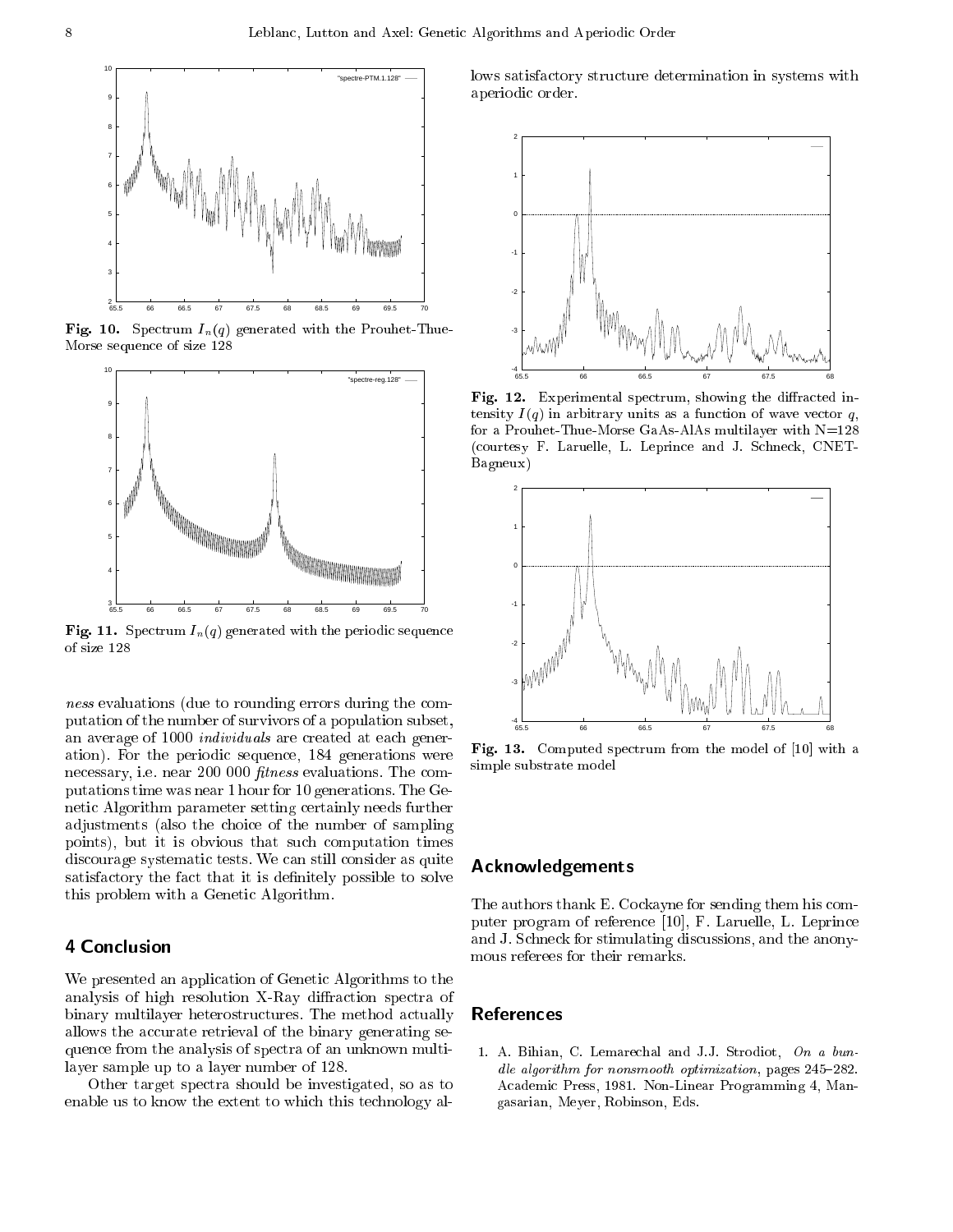- 2. E. Aarts and P. Van Laarhoven, Simulated annealing : a pedestrian review of the theory and some applications. NATO ASI Series Vol. F30, PCO, Elcerlyclaan 2, B-3090 Overijse, Belgium.
- 3. S. Kirkpatrick, C. D. Gelati Jr and M. P. Vecci, Optimization by Simulated Annealing Science 220 (1983) 671
- 4. N. Metropolis, A. W. Rosenbluth, M. N. Rosenbluth, A. H. Teller and E. J. Teller, J. Chem. Phys. 21 (1953) 1087
- 5. S. Geman and D. Geman, Stochastic Relaxation, Gibbs Distributions, and the Bayesian Restoration of Images, IEEE Trans. on Pattern Analysis and Machine Intelligence,  $6(6)$  (1984) 712-741.
- 6. M. Mezard and G. Parisi, J. Physique Lett. 46 (1985) L 771
- 7. M. Mezard, G. Parisi and M. A. Virasoro, Spin Glass Theory and Beyond Lecture notes in Physics No 9, World Scientific publisher, 1987, and references therein.
- 8. L. Davis, Genetic Algorithms and Simulated Annealing. Pittman, London, 1987.
- 9. D. A. Goldberg, Genetic Algorithms in Search, Optimization, and Machine Learning . Addison-Wesley, January 1989.
- 10. J. Peyrière, E. Cockayne, and F. Axel, Line-shape Analysis of high Resolution X-Ray Diffraction Spectra of Finite Thue Morse GaAs AlAs Multilayer Heterostructures. J. Phys. I France 5 (1995), 111-127.
- 11. D. Schechtman, I. Blech, D. Gratias and J. W. Cahn, Phy. Rev. Lett. 53, 1951 (1984)
- 12. G. Christol, T. Kamae, M. Mendès-France and G. Rauzy, Bull. Soc. Math. France 108, 401 (1980).
- 13. M. Dekking, M. Mendès-France and A. van der Poorten, Math. Intellig. 4, 130-138 (1982), 4, 173-181 (1982), 4, 90-195 (1982).
- 14. J. P. Allouche, Expositiones Mathematicae 5, 239 (1987).
- 15. R. Merlin, K. Bajema, R. Clarke, F. Y. Juang, and P. K. Bhattacharya, Phys. Rev. Lett. 55, 1768 (1985).
- 16. H. Terauchi, S. Sekimoto, K. Kamigaki, H. Sakashita, N. Sano, H, Kato, and M. Nakayama, j. Phys. Soc. Jpn. 54, 4576 (1985).
- 17. J. Todd, R. Merlin, R. Clarke, K. M. Mohanty, and J. D. Axe, Phys. Rev. Lett. 57, 1157 (1986).
- 18. H. Terauchi, Y. Noda, K. Kamigaki, S. Matsunaka, M. Nakayama, H. Kato, N. Sano, and Y. Yamada, J. Phys. Soc. Jpn 57, 2416 (1988).
- 19. H. Terauchi, K. Kamigaki, T. Okutani, Y. Hishihata, H. Kasatani, H. Kasano, K. Sakane, H. Kato, and N. Sano, J. Phys. Soc. Jpn 59, 405 (1990).
- 20. R. Merlin, K. Bajema, J. Nagle, and K. Ploog, J. Phys (Paris), Colloq. 48, C5-503-C5-506 (1987).
- 21. F. Laruelle, V. Thierry-Mieg, M. C. Joncour, and B. Etienne, J. Phys. (Paris) Colloq. 49, C5-529-C5-532 (1988)
- 22. M. Mendès France and J-P Allouche, in Beyond Quasicrystals. F. Axel and D. Gratias, eds. "Centre de Physique de Houches" Collection. Springer Verlag, 1995.
- 23. F. Axel and H. Terauchi, High Resolution X-Ray Diffraction Spectra of Thue-Morse GaAs-AlAs heterostructures Phys. Rev. Lett. 66 (1991) 2223, and 73 (1994) 1308 (Reply).
- 24. M. Cornier-Quiquandon, M. Quivy, S. Lefebvre, E. Elkaim, G. Heger, A. Katz and D. Gratias, Neutron diffraction study of icosahedral Al-Cu-Fe single quasicrystals Phys. Rev. B44 (1991) 2071
- 25. W. Steurer, Five-Dimensional Patterson analysis of the decagonal phase of the system Al-Mn, Acta Cryst. B45  $(1989) 534$
- 26. J. H. Holland, Adaptation in Natural and Artificial System . Ann Arbor, University of Michigan Press, 1975.
- 27. R. Cerf, Asymptotic convergence of genetic algorithms, in Artificial Evolution, European Conference, AE 95, Brest, *France, September 1995, Selected papers, Springer Verlag,* 1995, Lecture Notes in Computer Science 1063, pages 37-54.
- 28. T. E. Davis and J. C. Principe, A Simulated Annealing Like Convergence Theory for the Simple Genetic Algorithm, in Proceedings of the Fourth International Conference on Genetic Algorithm, 13-16 July, pages 174-182, 1991.
- 29. G. Rudolph, Convergence Analysis of Canonical Genetic Algorithm, in IEEE Transactions on Neural Networks, 1994, Volume 5, No 1, pages 96-101.
- 30. Y. Landrin-Schweitzer and E. Lutton, Perturbation theory for Evolutionary Algorithms: towards an estimation of convergence speed, in Parallel Problem Solving from Nature - PPSN VI 6th International Conference, 2000, Springer Verlag, LNCS 1917.
- 31. B. Leblanc and E. Lutton, ALGON Users guide, in http://www-rocq.inria.fr/fractales/, 1997.
- 32. D. E. Goldberg and J. Richardson, Genetic algorithms with sharing for multimodal function optimization. In J. J. Grefenstette, editor, Genetic Algorithms and their Applications, pages 41-49, Hillsdale, New Jersey, 1987. Lawrence Erlbaum Associates.
- 33. S. W. Mahfoud, Niching Methods for Genetic Algorithms. PhD thesis, University of Illinois at Urbana-Champaign, 1995. http://GAL4.GE.UIUC.EDU/illigal.home.html
- 34. B. L. Miller and M. J. Shaw, Genetic algorithms with dynamic niche sharing for multimodal function optimization. Technical report, IlliGAL Report, University of Chicago, 1995, in http://GAL4.GE.UIUC.EDU/illigal.home.html
- 35. J.E. Baker, Reducing bias and inefficiency in the selection algorithm. in Genetic Algorithms and their applications: Proceedings of the Second International Conference on Genetic Algorithms, pages 14-21, 1987.

## **Appendix: Dynamic niche sharing**

This method rests on the two hypotheses usually made for  $sharina$ 

- 1. the number of peaks  $P$  can validly be estimated,
- 2. the peaks are all situated to within a minimum relative distance of  $2 * \sigma_{share}$  (This is the threshold value for the distance between two *individuals* under which they are considered to belong to the same niche).

The essential characteristic is that for a Genetic Algorithm using sharing this way, the *individuals* gradually occupy the *niches* as generations develop. The *dynamic niche sharing* tends to identify P peaks of this forming niches and uses the dynamically identified peaks to classify all the *individuals* as belonging either to one of the dynamic niches (because they are within a distance smaller than  $\sigma_{share}$  of a dynamic peak), or belonging to the class of the "non-peak".